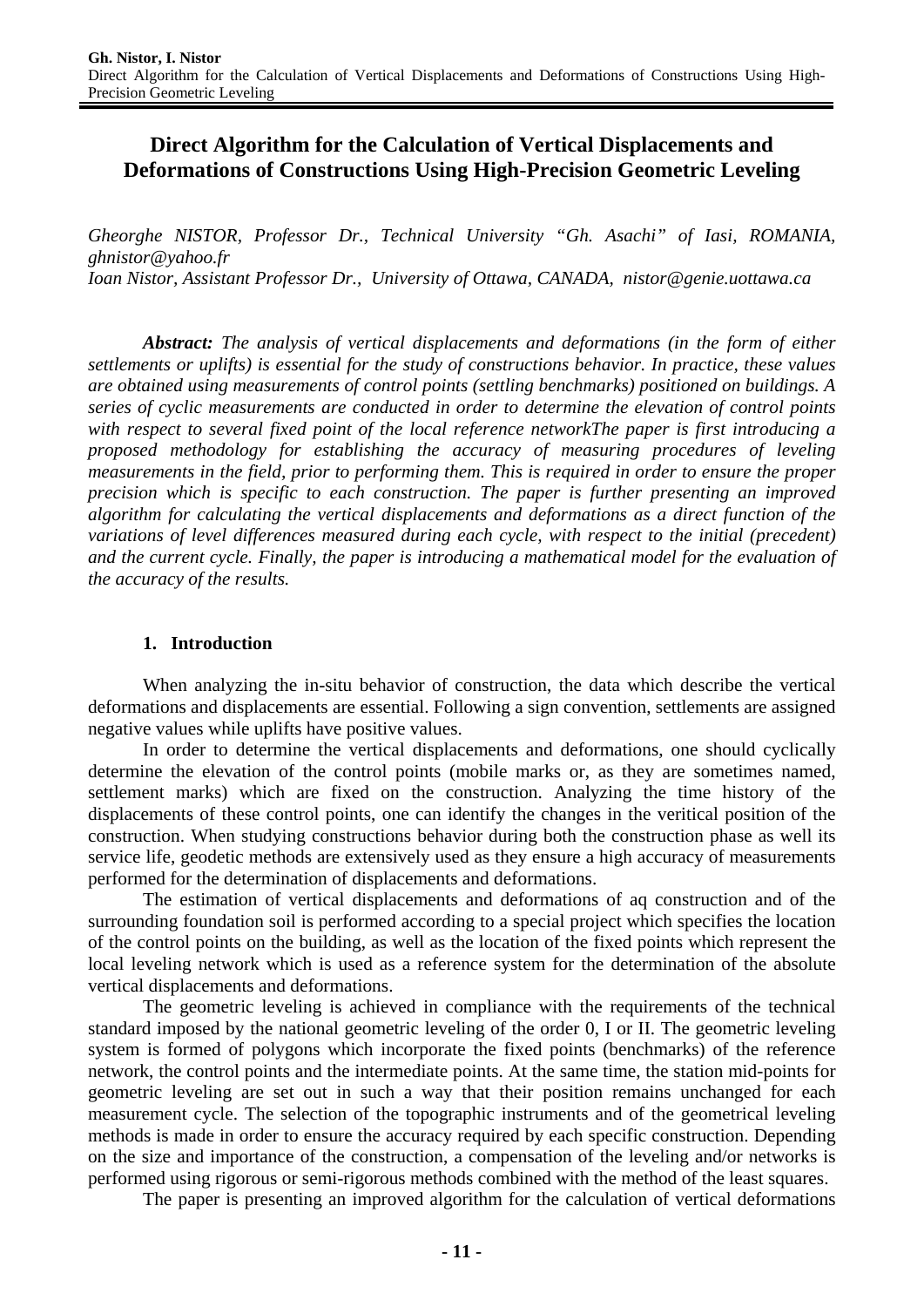and displacements of constructions as a function of the level differences measured during each observation cycle. The field leveling measurements are conducted on the basis of a preliminary study, according to the imposed requirements in terms of accuracy.

#### **2. Preliminary Study on the Required Accuracy of Field Measurements**

The fundamental problem in determining the vertical displacements and deformations of a construction is related to the estimation of the actual (real) accuracy of the measured elements. The accuracy level has to comply with the requirements imposed by each particular case. The present section describes a procedure which enables the evaluation of the required accuracy of the geometric leveling used to measure the vertical displacements and deformations.

The geometrical leveling measurements are performed using high accuracy levels equipped with optical micrometers and with the aid of high precision (invar) measuring rods. Of the several methods used to determine the level differences in the field, the authors chose the most widely accepted one, in which level differences are measured with one level and readings performed on both scales of the invar rod use two different horizons of the instrument. This procedure is strongly related to the need to ensure the proper accuracy required to measure the level differences in the field. In the case of the mid-point geometric leveling between two fixed points,  $R_1$  and  $R_2$ , the vertical displacement of the control point, *j*,  $(j = \overline{1, n-1})$ , in the *t* cycle of measurement  $(i = \overline{1, n})$ , is expressed as

$$
\pm \Delta H_j' = H_j' - H_j^0 \tag{1}
$$

where:  $H_j^0$  is the elevation of the point during the initial cycle (the "zero" cycle);  $H_j^i$  is the elevation of the same point measured during the *t* -cycle.





The mean square error of the vertical displacement for the considered point is

$$
s_{\Delta H^i_j} = \sqrt{s_{H^i_j}^2 + s_{H^0_j}^2}
$$
 (2)

Considering that the magnitudes of the elevation points have been determined with almost equal precision,  $s_{H_i^0} \cong s_{H_i^t} \cong s_{H_i}$ , Eq. (2) becomes,

$$
s_{\Delta H^i_j} \approx \sqrt{s_{\mu_j}^2 + s_{\mu_j}^2} = s_{H_j} \sqrt{2}
$$
 (3)

For the case of the mid-point geometrical leveling with fixed support points (benchmark points) of known elevation, the means square error of the control point, *j* , is expressed as

$$
s_{H_j} = \frac{s_h}{\sqrt{p_j}}\tag{4}
$$

where:  $s_H$  is the mean square error of the level difference determined in the station point;  $p_i$  is the weight of the considered control point which is expressed as,

$$
p_j = \frac{n}{n_i(n - n_i)} \quad , \quad i = \overline{1, n} \tag{5}
$$

In the above expression,  $n$  is the total number of station points;  $n<sub>i</sub>$  is the number of station points located between the control point, *j* , and the initial (support) point. Replacing Eq. (4) into Eq. (3), the mean square error of the vertical displacement is obtained as,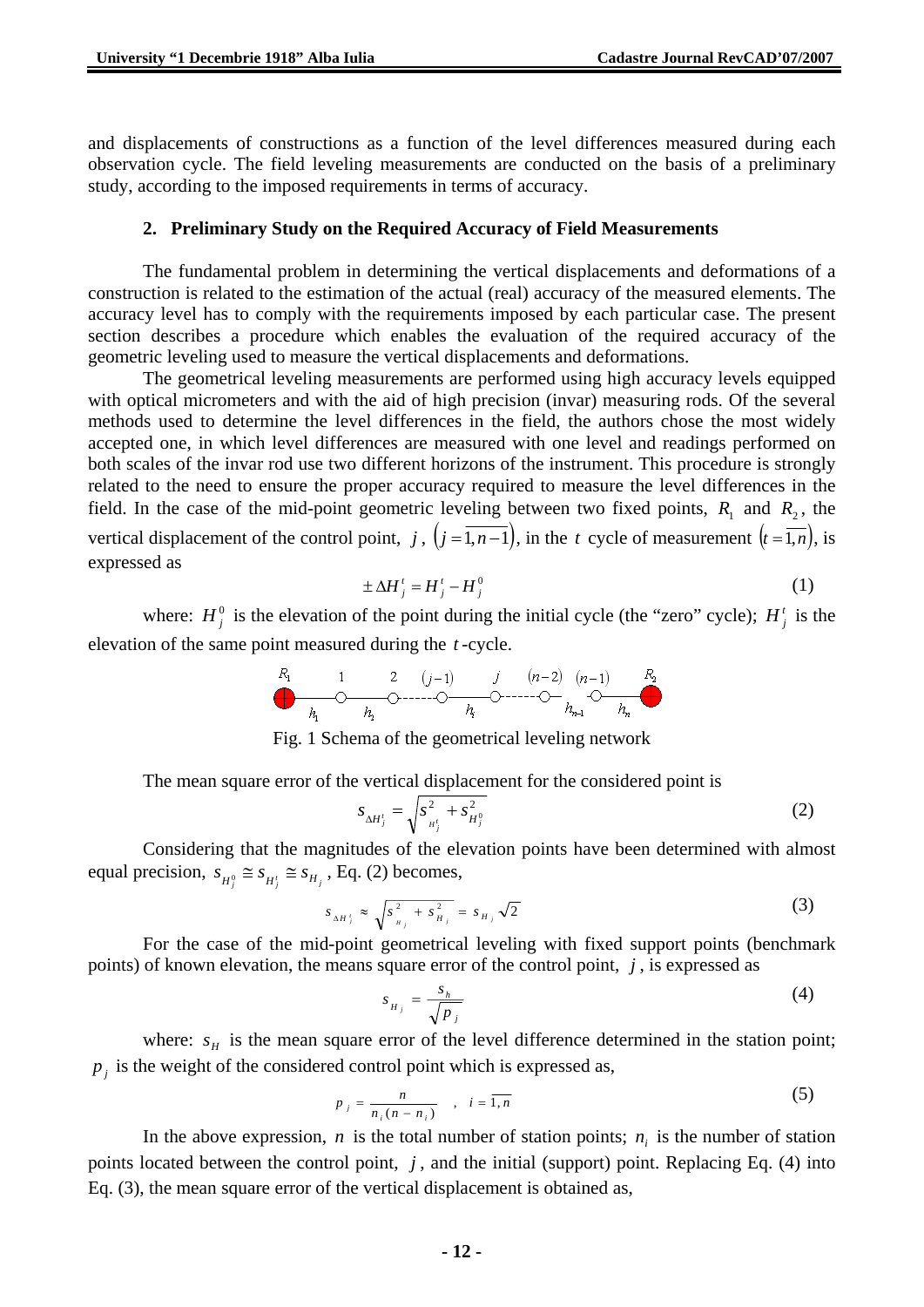$$
s_{\Delta H_j} = \frac{s_h \sqrt{2}}{\sqrt{p_j}} = s_h \sqrt{\frac{2n_i(n - n_i)}{n}}
$$
 (6)

For each construction under evaluation, one should therefore anticipate the required level of accuracy of the vertical displacement and deformation for the control point which is most affected by displacement. An important question is: what is the required accuracy for the measured level differences between the control points, so that the vertical displacement of the most affected point is determined with an accuracy which is higher then the initially imposed one? The authors are further addressing this issue.

Firstly, using Eq. (6), one can calculate the mean square error of the level difference as,

$$
s_h = s_{\Delta H_j} \sqrt{\frac{n}{2n_i(n-n_i)}}\tag{7}
$$

For the gravity dam indicated in Fig. 2, the point most affected by deformation is  $s_c = \pm 0.12$ *mm*.



Fig. 2 Location of the fixed and control points – local reference network

Assuming that the required accuracy for the determination of the vertical displacement is  $s_{\text{AH}_{n}} = \pm 0.3 \text{mm}$ , for a total number of stations,  $n = 20$  stations, and a total number of stations to point  $P_4$ ,  $n_5 = 10$  stations, the magnitude of the error of the level difference is

$$
s_h = \pm 0.3 \sqrt{\frac{20}{2 \cdot 10(20 - 10)}} = \pm 0.094 \approx \pm 0.10 \, \text{mm}
$$

Therefore, in order to obtain the vertical displacement in the point most affected by displacement,  $P_4$ , the level difference in the station point must be determined with an accuracy of less than  $\pm 0.10$ *mm*. Thus, the instruments used for conducting measurements must fulfill certain conditions in order to ensure this required accuracy. For instance, in the case of a Zeiss Ni007 level, used with a 20 m span, based on the instrument error, one can obtain the mean square error of a reading on the invar rod.

The level difference between two control points calculated as a function of the readings on the scale of the rod, with the first horizon of the level, is

$$
h_{i,1}^I = L_{0,1}^{(j-1)} - L_{0,1}^{(i)}
$$
\n(8)

For this case, the mean square error is

$$
s_h^1 = s_c \sqrt{2} = \pm 0.17 \, \text{mm} \tag{9}
$$

Similarly, the level difference obtained with the second horizon of the instrument will be,

$$
h_{i,1}^H = L_{0,2}^{(j-1)} - L_{0,2}^{(i)}
$$
 (10)

and will have the same mean square error as expressed by Eq. (9). The average level difference will be expressed then as,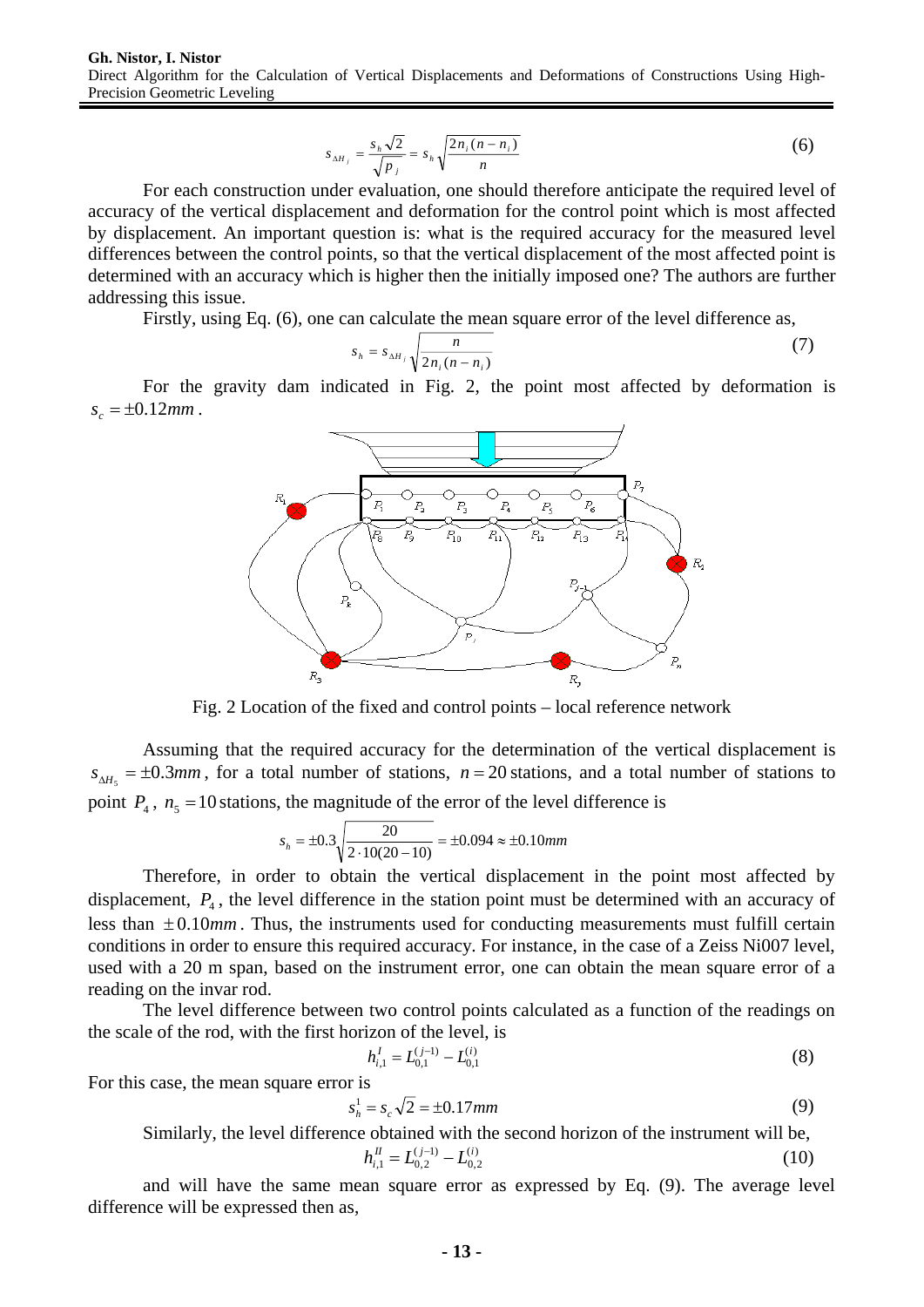$$
h_i^I = \frac{1}{2} (h_{i,1}^I + h_{i,2}^I)
$$
 (11)

The mean square error of the average level difference will then be,

$$
s_n^{\dagger} = \pm \frac{1}{\sqrt{2}} m_n^{\dagger} = s_c = 0.12 \, \text{mm} \tag{12}
$$

and will therefore be equal to the reading error on the rod.

Since the mean square error of the level difference measured with one horizon of the instrument is larger then the one established "a priori" by calculation,  $(\pm 0.12mm > \pm 0.10mm)$ , in order to ensure the required accuracy, one must also use the instrument using a second horizon. Consequently, the level difference will be calculated as the arithmetic mean of the values determined with the two horizons of the instrument.

$$
h_i = \frac{1}{2} (h_i^I + h_i^I) \tag{13}
$$

The associated mean square error of the average level difference will then be,

$$
s_{h_i} = \pm \frac{1}{\sqrt{2}} s_h^{\dagger} = \pm \frac{1}{\sqrt{2}} s_c = \pm 0.08 \, \text{mm} \tag{14}
$$

This error is smaller than the one established "a priori" by calculation,  $(\pm 0.18mm < \pm 0.10mm)$ , so that the level difference of the most affected point will be determined with a required precision of ± 0.3*mm* .

Finally, in order to ensure the required accuracy in each mid-point station, the following differences are accepted:

(a) The difference between the magnitudes of the level differences calculated using the readings on the two scales of the rod for one horizon of the instrument,

$$
d_{\parallel} = h_{base}^I - h_{\text{supl}}^I \tag{15}
$$

should not be obtained with an error superior to the following,

$$
s_{d_1} = \pm \sqrt{(s_c \sqrt{2})^2 + (s_c \sqrt{2})^2} = \pm 2s_c \approx 0.25 \, mm \tag{16}
$$

Considering that one division of the micrometer is 0.05*mm* , the minimum accepted accuracy corresponds to up to five micrometer divisions ( 0.25/5 = 5*divisions* ).

(b) The difference between the magnitudes of the level differences calculated using the both horizons of the instrument,

$$
d_2 = h^I - h^{\Pi} \tag{17}
$$

should not be obtained with an error larger than

$$
s_{d_2} = \pm \sqrt{s_c^2 + s_c^2} = \pm s_c \sqrt{2} \approx \pm 0.20 \, \text{mm}
$$
\n(18)

This error corresponds to three micrometer divisions.

Finally, for values calculated in both (a) and (b), if differences are greater then the calculated ones, measurements for the given station point must be performed again.

#### **3. Algorithm for the Calculation of Vertical Deformations and Displacements Directly From the Variations of the Cyclically Measured Level Differences**

Consider the high precision geometrical leveling shown in Fig. 1. First, the provisional level differences from the initial (zero) and current cycle are calculated in the form of arithmetic means of the values obtained with the two horizons of the instrument as follows.

$$
h_i^0 = \frac{1}{2} (h_i^{0,I} + h_i^{0,\Pi}) \, , \, h_i^t = \frac{1}{2} (h_i^{t,I} + h_i^{t,\Pi}) \, , \, i = \overline{1,n} \, , \, t = \overline{1,N} \tag{19}
$$

During the initial cycle of measurements, the elevation of the fixed point,  $R_2$ , is calculated based on the elevation of the fixed point,  $R_1$ , and on the provisional level differences as,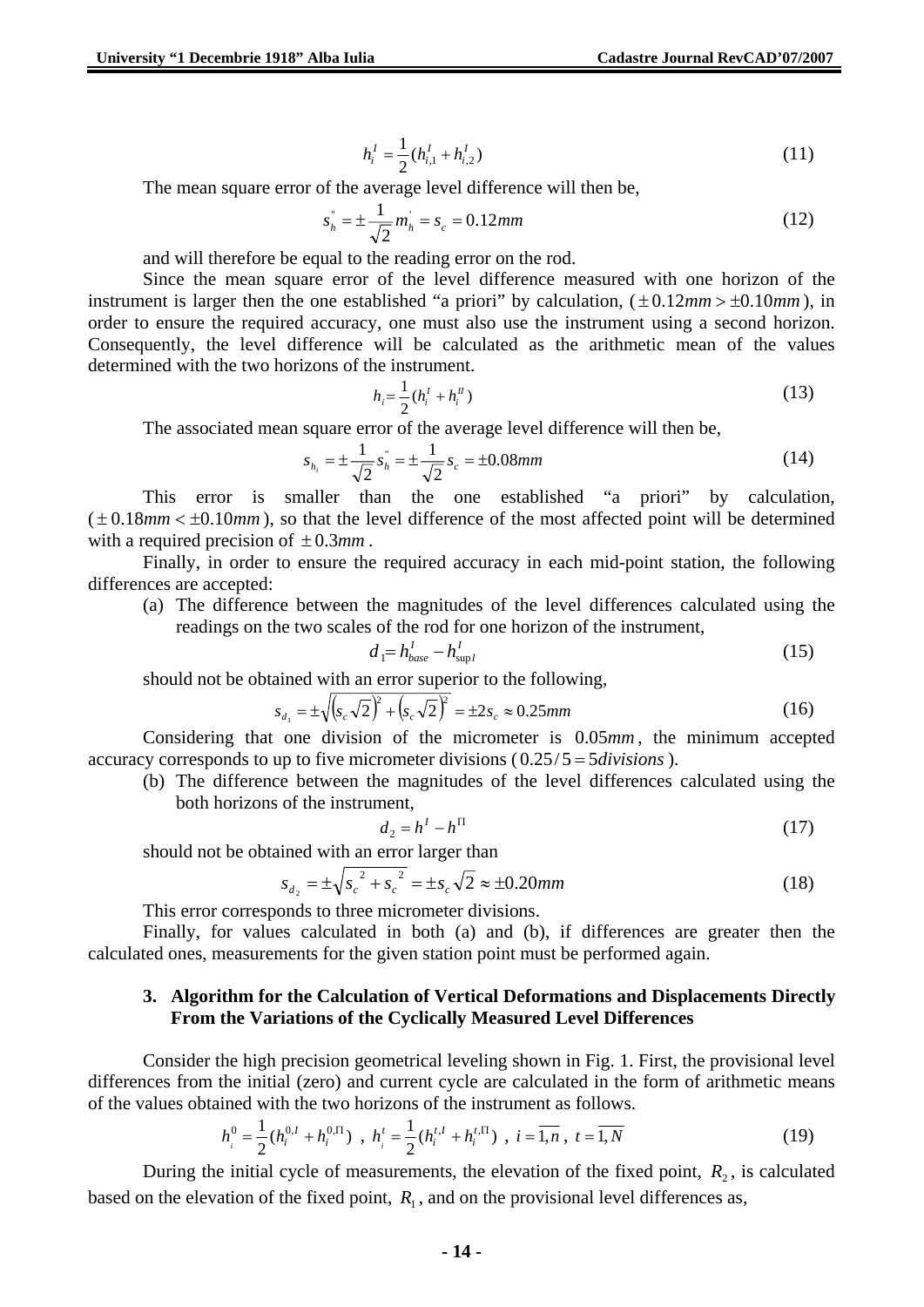$$
\overline{H}_{R_2} = H_{R_1} + \sum_{i=1}^n h_i^0
$$
 (20)

Theoretically, the above calculated level difference should be equal to the known – already calculated during the setting out of the leveling network – elevation,  $H_{R_2}$ . However, due to the unavoidable errors affecting the measurement process, a difference will occur between the two values,  $\overline{H}_{R_2}$  and  $H_{R_2}$ . This difference is known as the closing error on elevations:

$$
f_{h_0} = \overline{H}_{R_2} - H_{R_2} = \sum_{i=1}^{n} h_i^0 - (H_{R_2} - H_{R_1})
$$
\n(21)

Similarly, one can write the closing error on coordinates for the current cycle

$$
f_{h_i} = \overline{H_{R_2}} - H_{R_1} = \sum_{i=1}^{n} h_i^t - (H_{R_2} - H_1)
$$
 (22)

The unitary corrections for the two measuring cycles can be further calculated using the previously determined closing errors,

$$
R_{h_0} = -\frac{f_{h_0}}{\sum_{i=1}^n D_i}, R_{h_i} = -\frac{f_{h_i}}{\sum_{i=1}^n D_i}
$$
 (23)

where *D<sub>i</sub>* are the magnitudes of the aiming distances.

The compensated elevations of the control point,  $j$ , obtained from the two cycles of measurements are then,

$$
H_j^0 = H_{R_1} + \sum_{i=1}^n (h_i^0 + k_{h_0} D_i)
$$
 (24)

$$
H'_{j} = H_{R_{i}} + \sum_{i=1}^{n} (h'_{i} + k_{h_{i}} D_{i})
$$
\n(25)

where:  $i = \overline{1, n}$ ,  $j = \overline{1, n-1}$ ,  $t = \overline{1, N}$ .

The magnitude of the vertical displacement for the considered control point can be expressed based on the elements measured during the two measurement cycles as follows,

$$
\Delta H_{j}^{t} = \sum_{i=1}^{j} (h_{i}^{t} - h_{i}^{0}) - \sum_{i=1}^{j} D_{i} \left[ \frac{\sum_{i=1}^{n} (h_{i}^{t} - h_{i}^{0})}{\sum_{i=1}^{n} D_{i}} \right]
$$
(26)

where the squared parentheses from the second right-hand member is a constant, *K* . Hence, the final formula for the calculation of the magnitude of the vertical displacement, a function of the elements measured during the two measurement cycles, becomes,

$$
\Delta H_j^t = \sum_{i=1}^j (h_i^t - h_i^0) - K \sum_{i=1}^j D_i
$$
 (27)

The second term in the right hand side member of Eq. (27) represents the correction that corresponds to the errors occurring from the two measurement cycles.

In order to control the compensation of the vertical displacements, the following expression is used:

$$
\Delta H_{R_2}^t = \Delta H_n^t = \sum_{i=1}^n (h_i^t - h_i^0) - K \sum_{i=1}^n D_i = 0
$$
\n(28)

If accidentally, between the two cycles of measurements, the support (benchmark) points,  $R_1$  and  $R_2$ , have suffered vertical displacements, then, the vertical displacement of the control point, *j* , will be,

$$
\Delta H_j' = \Delta h_1 + \sum_{i=1}^j (h_i' - h_i^0) - K \sum_{i=1}^n D_i
$$
 (29)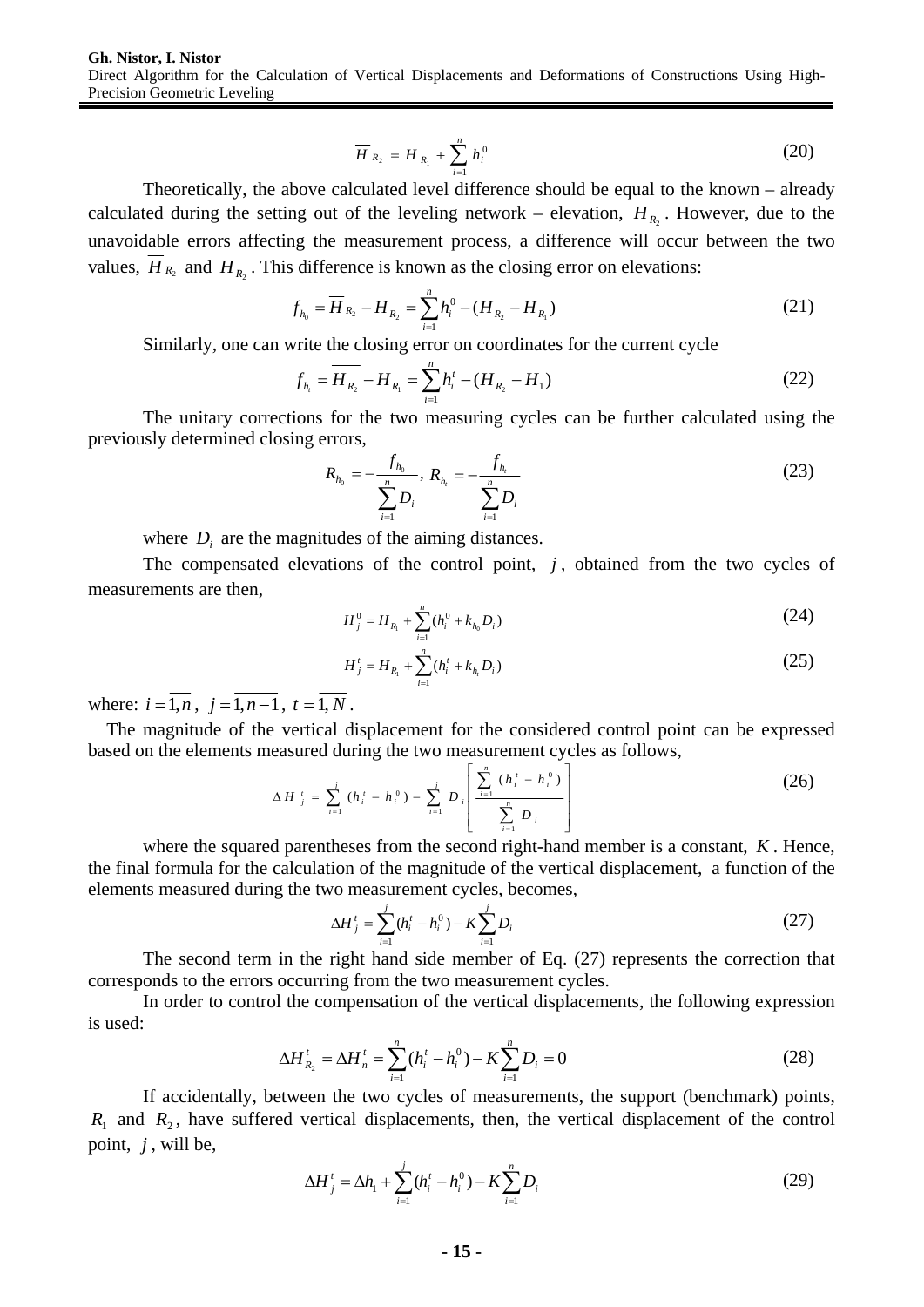and the control formula becomes,

$$
\Delta H_{R_2}^t = \Delta H_{n}^t = \Delta h_1 + \sum_{i=1}^n (h_i^t - h_i^0) - K \sum_{i=1}^n D_i = \Delta h_2
$$
\n(30)

If the calculation is performed with a mini0-calculator, the determination of the vertical deformations and displacements can simply be made using the following relation,

$$
\Delta H_j^t = \Delta H_{j-1}^t + (h_i^t - h_i^0) - K D_i \tag{31}
$$

combined with the following control relation,

$$
\Delta H_{R_2} = \Delta H_n = \Delta H_{n-1} + (h_n^t - h_n^0) - KD_n = 0
$$
\n(32)

In most cases, for each measurement cycle, one must calculate the partial vertical deformations and displacements between the current cycle, *t* , and the previous one, *t* −1. This is expressed as,

$$
\Delta H_j = \Delta H_j^t - \Delta H_j^{t-1} \tag{33}
$$

The analysis of the calculated values will shed light on the behavior of the studied construction - in terms of vertical displacements – between the two conjugated measurement cycles.

#### **4. Mathematical Model for the Estimation of the Accuracy of the Results**

The estimation of the accuracy of the results is performed using the mean square error method. For the case of a given control point, *j* (with  $j = 1, n-1$ ), the mean square errors of the elevations between the initial and current measurement cycles can be expressed as:

$$
s_{H_j^0} = \pm \frac{s_{h^0}}{\sqrt{p_i}} \, , \, s_{H_j'} = \pm \frac{s_{h'}}{\sqrt{p_i}} \tag{34}
$$

where the mean square of the level differences measured between the two cycles are,

$$
s_{h^0} = \pm \frac{1}{2} \sqrt{\frac{1}{n} \sum_{i=1}^n d_i^0}, \ s_{h'} = \pm \frac{1}{2} \sqrt{\frac{1}{n} \sum_{i=1}^n d_i^t}
$$
 (35)

In Eq. (35),  $d_i^0$  and  $d_i^t$  represent the intervals between the relative elevation differences determined with two horizons of the instrument, in each station point:

$$
d_{0i} = h_i^{0,I} - h_i^{0,II} \t, \t d_{ii} = h_i^{t,I} - h_i^{t,II} \t\t(36)
$$

The weights of the control points, which are the same for all cycles of measurements, are expressed as,

$$
p_j = \frac{n}{n_j(n - n_j)}\tag{37}
$$

where: *n* is the total number of station points of the leveling;  $n<sub>j</sub>$  represents the number of station points between the initial support point and the considered control point.

Using the means square errors expressed by Eq. (34), one can calculate the mean square error of the vertical displacement and deformations of the control points. For point  $j$ , this is expressed as,

$$
s_{\Delta H_j'} = \pm \sqrt{s_{H_j'}^2 + s_{H_j'}^2} \tag{38}
$$

Based on Eqs. (34), (35) and (37), one can obtain the mean square error of the vertical deformation of the point as follows:

$$
s_{\Delta H_j'} = \pm \frac{1}{2n} \sqrt{n_j (n - n_j) \sum_{i=1}^n (d_{0i}^2 + d_{ii}^2)}
$$
(39)

Using the following constant,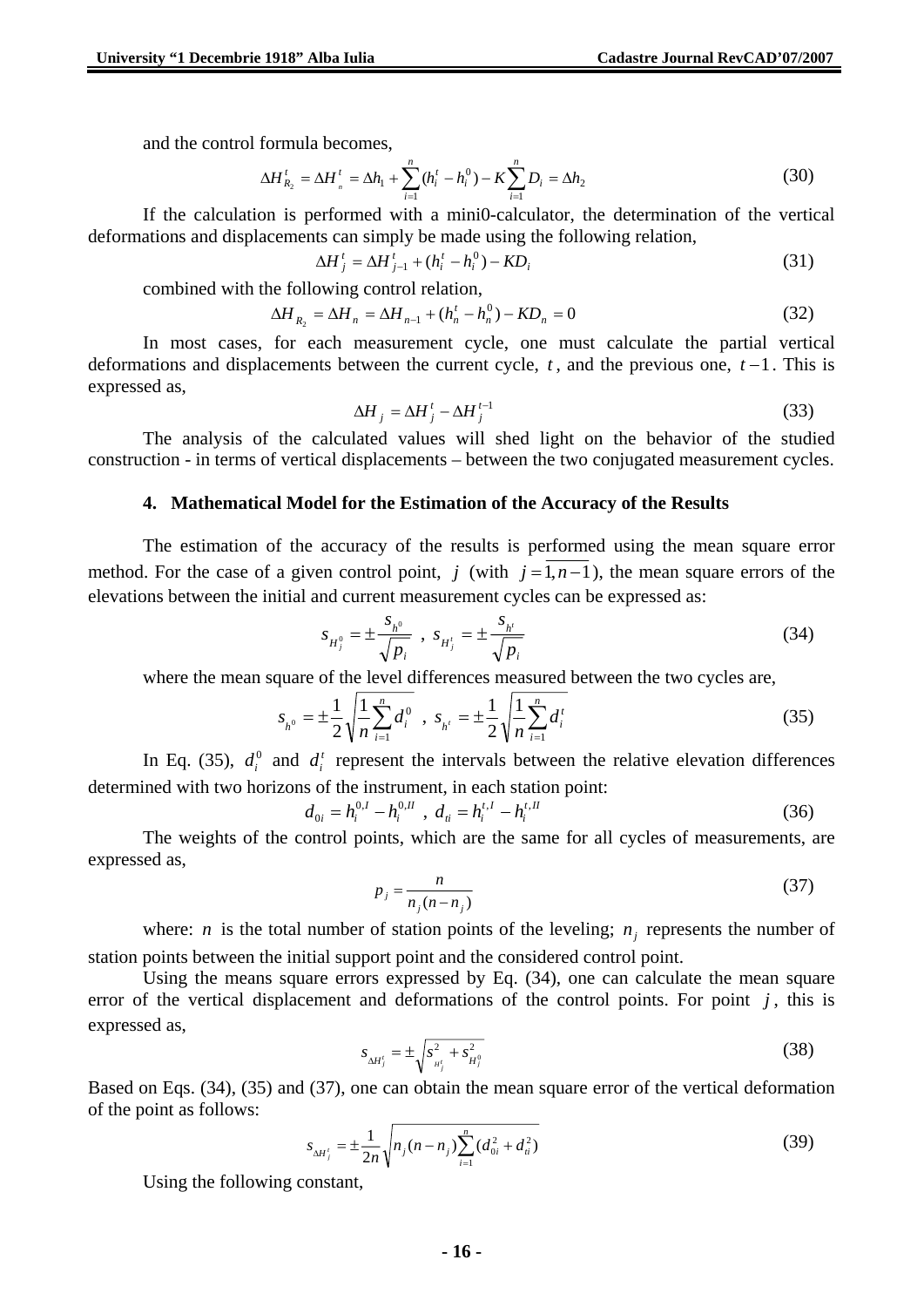**Gh. Nistor, I. Nistor**  Direct Algorithm for the Calculation of Vertical Displacements and Deformations of Constructions Using High-Precision Geometric Leveling

$$
K_1 = \frac{1}{2n} \sqrt{\sum_{i=1}^{n} (d_{0i}^2 + d_{ii}^2)}
$$
 (40)

one can write a direct formula for the calculation of the mean square error of the vertical displacement and deformation as,

$$
s_{\Delta H_j'} = \pm K_1 \sqrt{n_j (n - n_j)}\tag{41}
$$

Finally, the confidence interval within whose limits the true magnitude of the vertical deformation of point *j* will be found can be expressed as,

$$
\Delta H_j^t - s_{\Delta H_j^t} \le \overline{\Delta H_j^t} \le \Delta H_j^t \pm s_{\Delta H_j^t}
$$
\n(42)

#### **5. Case Study**

The present case study deals with the calculation of the vertical deformation and displacement of control points positioned at the base of a construction and the estimation of the accuracy of the results. Tables 1 and 2 contain the field measurement data, the calculation of the average level differences and of the intervals from each station point for each of the two measurement cycles. Table 3 contains the calculation and compensation of the vertical deformations and displacements of the control points of the high precision geometrical leveling supported on fixed points of known elevations. Table 3 also contains the mean square errors of the deformations from each control point.

| Table 1. miliai measurement cycle |               |                           |              |                    |                 |  |  |  |
|-----------------------------------|---------------|---------------------------|--------------|--------------------|-----------------|--|--|--|
| <b>Station</b><br>point           | Length of aim | <b>Instrument horizon</b> |              | Average            |                 |  |  |  |
|                                   |               | $h_i^{0,I}$               | $h_i^{0,II}$ | elevation          | <b>Interval</b> |  |  |  |
|                                   | (m)           | $(\mathbf{mm})$           | (mm)         | difference $h_i^0$ | $d_{0i}$        |  |  |  |
|                                   | 29            | 322.54                    | 322.74       | 322.64             | $-0.20$         |  |  |  |
| 2                                 | 20            | 17.88                     | 17.70        | 17.79              | 0.18            |  |  |  |
| 3                                 | 22            | 22.53                     | 22.31        | 22.42              | 0.22            |  |  |  |
| 4                                 | 18            | 11.16                     | 11.36        | 11.26              | $-0.20$         |  |  |  |
| $\overline{\mathbf{5}}$           | 32            | $-29.69$                  | 29.45        | $-29.54$           | $-0.24$         |  |  |  |
| 6                                 | 20            | 30.33                     | 30.23        | 20.28              | 0.10            |  |  |  |
| 7                                 | 19            | $-107.75$                 | $-107.62$    | $-107.68$          | $-0.13$         |  |  |  |
| 8                                 | 23            | $-39.52$                  | $-39.40$     | $-39.46$           | $-0.12$         |  |  |  |
| 9                                 | 31            | 343.34                    | 343.50       | 343.42             | $-0.16$         |  |  |  |

*Table 1. Initial measurement cycle* 

*Table 2. Current measurement cycle* 

| <b>Station</b><br>point |                                   |                     | <b>Instrument horizon</b>       | Average                         |                          |  |
|-------------------------|-----------------------------------|---------------------|---------------------------------|---------------------------------|--------------------------|--|
|                         | <b>Length of aim</b> $D_i$<br>(m) | $h_i^{t,I}$<br>(mm) | $h_i^{t,II}$<br>$(\mathbf{mm})$ | elevation<br>difference $h_i^t$ | <b>Exact</b><br>$d_{ti}$ |  |
|                         | 29                                | 322.14              | 322.34                          | 322.24                          | $-0.20$                  |  |
| $\overline{2}$          | 20                                | 17.55               | 17.75                           | 17.65                           | $-0.20$                  |  |
| 3                       | 22                                | 22.05               | 22.35                           | 22.20                           | $-0.20$                  |  |
| 4                       | 18                                | 11.70               | 11.60                           | 11.65                           | 0.10                     |  |
| 5                       | 32                                | $-29.55$            | $-29.75$                        | $-29.65$                        | 0.20                     |  |
| 6                       | 20                                | 30.97               | 31.13                           | 31.05                           | $-0.16$                  |  |
| 7                       | 19                                | $-107.5$            | $-107.32$                       | $-107.41$                       | $-0.18$                  |  |
| 8                       | 23                                | $-39.46$            | $-39.34$                        | $-39.40$                        | $-0.12$                  |  |
| 9                       | 31                                | 344.66              | 344.36                          | 344.51                          | 0.30                     |  |